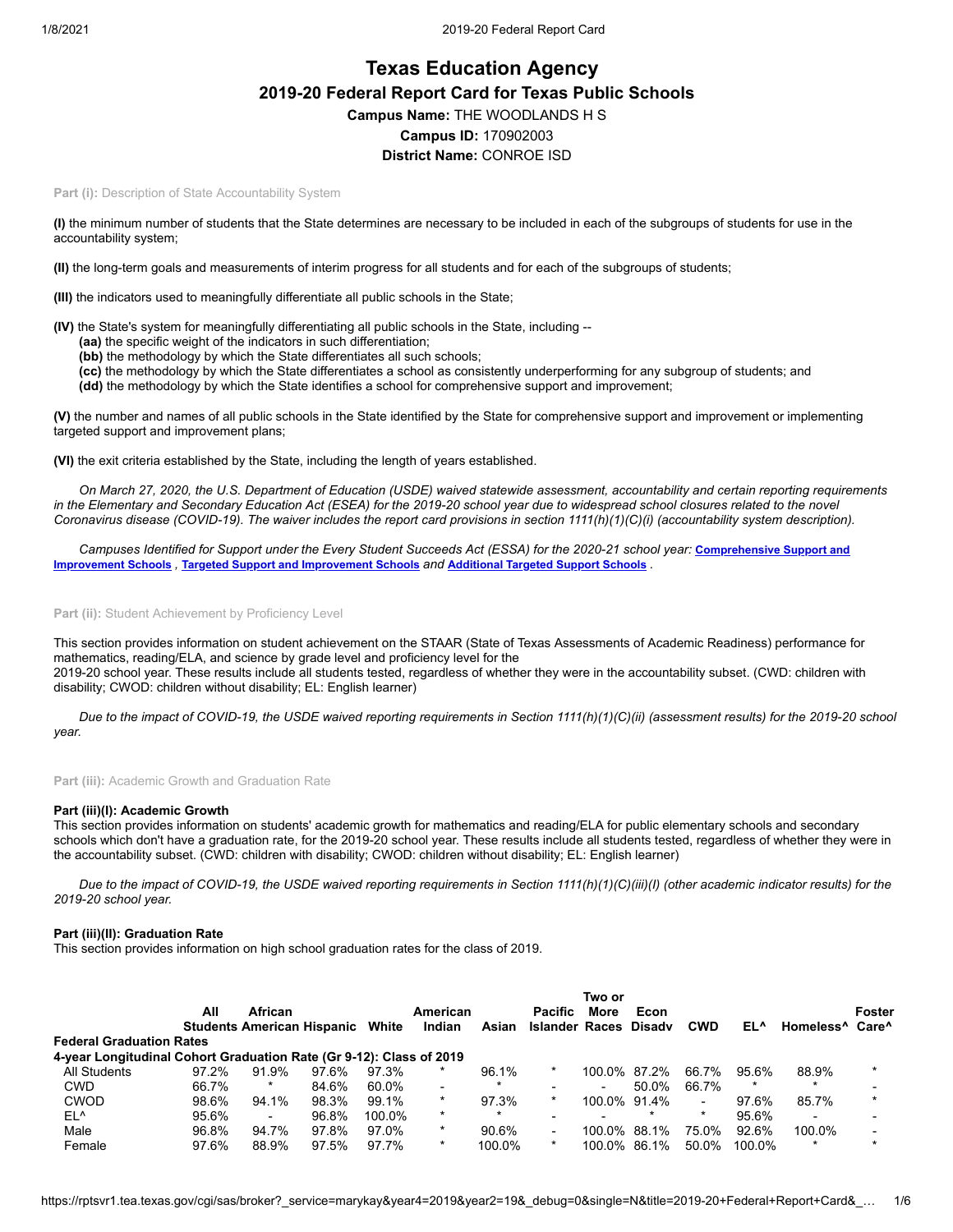1/8/2021 2019-20 Federal Report Card

**All Students American Hispanic White African American Indian Asian Islander Races Pacific More Econ Two or Disadv CWD EL^ Homeless^ Care^ Foster**

- '\*' Indicates results are masked due to small numbers to protect student confidentiality.
- $'$ -' Indicates there are no students in the group.<br>'<sup>N'</sup> Ever in grades  $0.12$

Ever in grades 9-12

**Part (iv): English Language Proficiency** 

This section provides information on the number and percentage of English learners achieving English language proficiency based on the 2020 TELPAS (Texas English Language Proficiency Assessment System) data.(EL: English learner)

*Due to the impact of COVID-19, the USDE waived reporting requirements in Section 1111(h)(1)(C)(iv) (English language proficiency results) for the 2019-20 school year.*

### Part (v): School Quality or Student Success (SQSS)

This section provides information on the other indicator of school quality or student success, which is college, career and military readiness (CCMR) for high schools and average performance rate of the three STAAR performance levels of all students, regardless of whether they were in the accountability subset, for elementary and secondary schools without a graduation rate. (CWD: children with disability; EL: English learner)

*Due to the impact of COVID-19, the USDE waived reporting requirements in Section 1111(h)(1)(C)(v) (school quality or student success indicator results) for the 2019-20 school year for elementary schools and secondary schools without a graduation rate. For secondary schools with CCMR (college, career, and military readiness) data, the results are reported.*

| School Quality (College, Career, and Military Readiness Performance) | All<br>Students | <b>African</b><br>American Hispanic |     | White | American<br>Indian | Asian | <b>Pacific</b><br><b>Islander Races</b> | Two<br>or<br>More | Econ<br>Disadv | <b>CWD</b> | EL  |
|----------------------------------------------------------------------|-----------------|-------------------------------------|-----|-------|--------------------|-------|-----------------------------------------|-------------------|----------------|------------|-----|
| %Students meeting CCMR                                               | 87%             | 71%                                 | 81% | 89%   |                    | 97%   |                                         | 85%               | 67%            | 51%        | 45% |

'\*' Indicates results are masked due to small numbers to protect student confidentiality.

Indicates there are no students in the group.

#### Part (vi): Goal Meeting Status

This section provides information on the progress of all students and each student group toward meeting the long-term goals or interim objectives on STAAR academic performance, federal graduation rate, and English learners' language proficiency. (CWD: children with disability; EL: English learner)

*Due to the impact of COVID-19, the USDE waived reporting requirements in Section 1111(h)(1)(C)(vi) (progress toward meeting long-term goals and measurements of interim progress) for the 2019-20 school year.*

### **Part (vii):** STAAR Participation

This section provides the percentage of students assessed and not assessed on STAAR for mathematics, reading/ELA, and science. (CWD: children with disability; CWOD: children without disability; EL: English learner)

*Due to the impact of COVID-19, the USDE waived reporting requirements in Section 1111(h)(1)(C)(vii) (percentage of students assessed and not assessed) for the 2019-20 school year.*

### **Part (viii):** Civil Rights Data

Part (viii)(I) This section provides information from the 2017-18 Civil Right Data Collection (CRDC) surveys, submitted by school districts to the Office for Civil Rights on measures of school quality, climate, and safety, including counts of in-school suspensions, out-of-school suspensions, expulsions, school related arrests, referrals to law enforcement, chronic absenteeism (including both excused and unexcused absences), incidences of violence, including bullying and harassment. (EL: English learner)

|                                                               | Total | African                    |    |       | Indian or<br>Alaska |       | <b>Pacific</b>  | Two or<br>More |    | <b>Students</b><br>with<br><b>Students</b><br><b>Disabilities</b><br>with |
|---------------------------------------------------------------|-------|----------------------------|----|-------|---------------------|-------|-----------------|----------------|----|---------------------------------------------------------------------------|
| <b>Students Without Disabilities</b><br>In-School Suspensions |       | students American Hispanic |    | White | Native              | Asian | <b>Islander</b> | Races          |    | <b>EL Disabilities (Section 504)</b>                                      |
| Male                                                          | 129   | 11                         | 36 | 68    |                     |       |                 |                | 12 |                                                                           |
| Female                                                        | 45    |                            | 13 | 25    |                     |       |                 |                |    |                                                                           |
| Total                                                         | 174   | 13                         | 49 | 93    |                     | 12    |                 |                | 14 |                                                                           |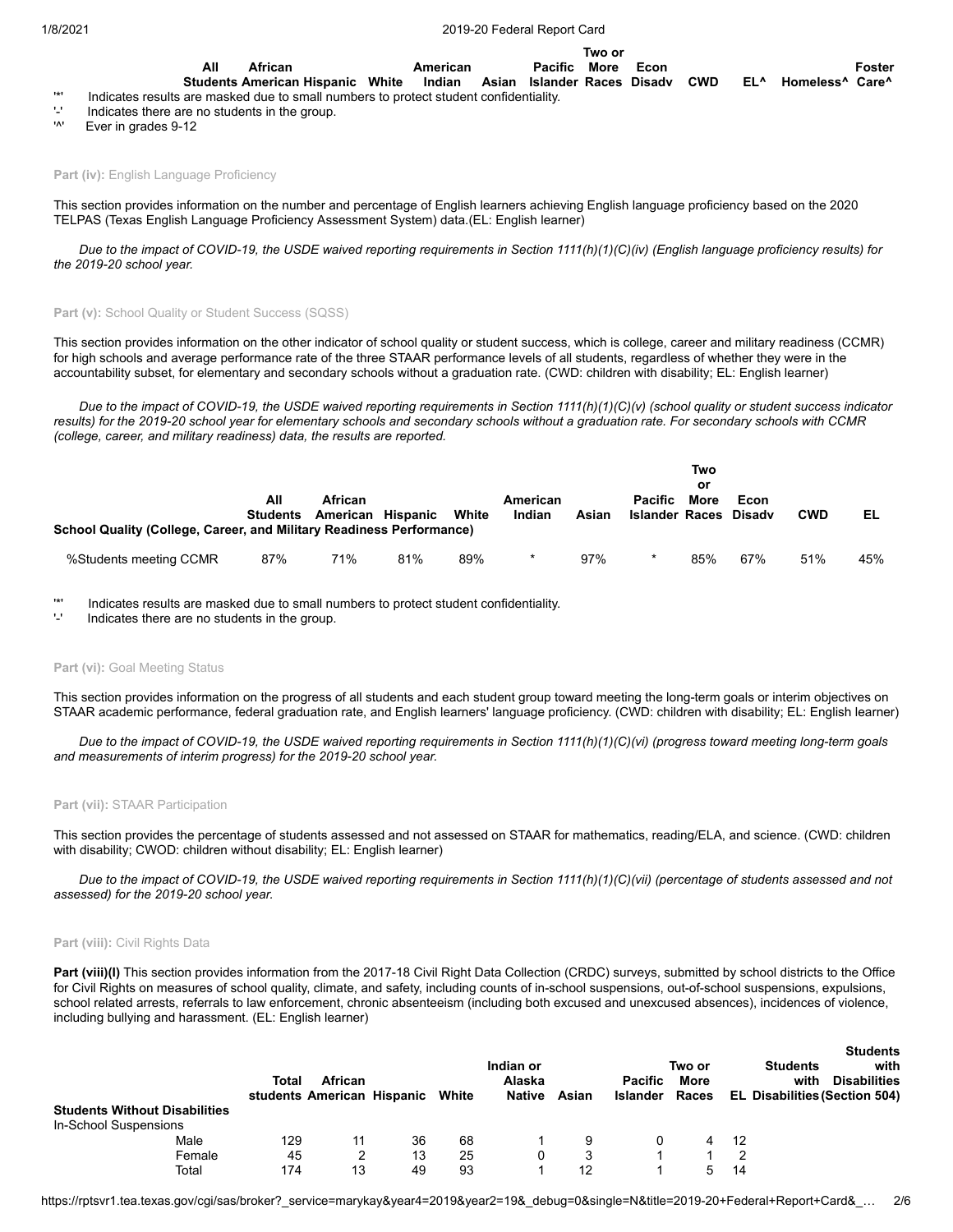### 1/8/2021 2019-20 Federal Report Card

|                                       |        |                |                                       |                         |                |                         |             |                            |                      |                  | <b>Students</b>                                              |
|---------------------------------------|--------|----------------|---------------------------------------|-------------------------|----------------|-------------------------|-------------|----------------------------|----------------------|------------------|--------------------------------------------------------------|
|                                       |        |                |                                       |                         |                | Indian or               |             |                            | Two or               |                  | with<br><b>Students</b>                                      |
|                                       |        | Total          | African<br>students American Hispanic |                         | White          | Alaska<br><b>Native</b> | Asian       | <b>Pacific</b><br>Islander | <b>More</b><br>Races |                  | <b>Disabilities</b><br>with<br>EL Disabilities (Section 504) |
| Out-of-School Suspensions             |        |                |                                       |                         |                |                         |             |                            |                      |                  |                                                              |
|                                       | Male   | 9              | 1                                     | 0                       | 6              | 1                       | 1           | 0                          | 0                    | $\mathbf{1}$     |                                                              |
|                                       | Female | 3              | 0                                     | 1                       | $\mathbf 1$    | 0                       | 1           | 0                          | 0                    | 0                |                                                              |
|                                       | Total  | 12             | 1                                     | $\mathbf{1}$            | $\overline{7}$ | $\mathbf{1}$            | 2           | $\mathbf 0$                | 0                    | $\mathbf 1$      |                                                              |
| <b>Expulsions</b><br>With Educational | Male   | 4              | 1                                     | $\mathbf{1}$            | $\mathbf{1}$   | 0                       | 1           | $\mathbf 0$                | 0                    | 0                |                                                              |
| Services                              |        |                |                                       |                         |                |                         |             |                            |                      |                  |                                                              |
|                                       | Female | 2              | 0                                     | 0                       | 2              | 0                       | 0           | 0                          | 0                    | 0                |                                                              |
|                                       | Total  | 6              | 1                                     | $\mathbf{1}$            | 3              | 0                       | 1           | 0                          | 0                    | 0                |                                                              |
| Without                               | Male   | 0              | 0                                     | 0                       | 0              | 0                       | $\mathbf 0$ | 0                          | 0                    | 0                |                                                              |
| Educational<br>Services               |        |                |                                       |                         |                |                         |             |                            |                      |                  |                                                              |
|                                       | Female | 0              | 0                                     | 0                       | 0              | 0                       | 0           | 0                          | 0                    | 0                |                                                              |
|                                       | Total  | 0              | 0                                     | 0                       | 0              | 0                       | 0           | 0                          | 0                    | 0                |                                                              |
| Under Zero                            | Male   | 0              | 0                                     | $\mathbf 0$             | 0              | 0                       | $\mathbf 0$ | 0                          | $\mathbf 0$          | 0                |                                                              |
| <b>Tolerance Policies</b>             |        |                |                                       |                         |                |                         |             |                            |                      |                  |                                                              |
|                                       | Female | 0              | 0                                     | 0                       | 0              | 0                       | 0           | 0                          | 0                    | 0                |                                                              |
|                                       | Total  | 0              | 0                                     | 0                       | 0              | 0                       | $\pmb{0}$   | 0                          | 0                    | 0                |                                                              |
| <b>School-Related Arrests</b>         |        |                |                                       |                         |                |                         |             |                            |                      |                  |                                                              |
|                                       | Male   | 9              | 1                                     | 1                       | 5              | 1                       | 1           | 0                          | 0                    | 1                |                                                              |
|                                       | Female | 5              | 0                                     | 1                       | 3              | 0                       | 1           | 0                          | 0                    | 0                |                                                              |
|                                       | Total  | 14             | 1                                     | $\overline{2}$          | 8              | $\mathbf{1}$            | 2           | $\mathbf 0$                | 0                    | 1                |                                                              |
| Referrals to Law Enforcement          |        |                |                                       |                         |                |                         |             |                            |                      |                  |                                                              |
|                                       | Male   | 28             | 1                                     | 11                      | 12             | 1                       | 3           | 0                          | 0                    | 3                |                                                              |
|                                       | Female | 14             | 0                                     | 3                       | 9              | 0                       | 1           | 1                          | 0                    | 0                |                                                              |
|                                       | Total  | 42             | $\mathbf{1}$                          | 14                      | 21             | $\mathbf{1}$            | 4           | 1                          | 0                    | 3                |                                                              |
| <b>Students With Disabilities</b>     |        |                |                                       |                         |                |                         |             |                            |                      |                  |                                                              |
| In-School Suspensions                 |        |                |                                       |                         |                |                         |             |                            |                      |                  |                                                              |
|                                       | Male   | 28             | 1                                     | 12                      | 14             | 0                       | 0           | 0                          | 1                    | 3                | 17                                                           |
|                                       | Female | 11             | 1                                     | 2                       | 7              | 0                       | 1           | 0                          | 0                    | $\boldsymbol{2}$ | 8                                                            |
|                                       | Total  | 39             | 2                                     | 14                      | 21             | 0                       | 1           | 0                          | $\mathbf{1}$         | 5                | 25                                                           |
| Out-of-School Suspensions             |        |                |                                       |                         |                |                         |             |                            |                      |                  |                                                              |
|                                       | Male   | 3              | 1                                     | 1                       | $\mathbf{1}$   | 0                       | 0           | 0                          | 0                    | 0                | $\overline{c}$                                               |
|                                       | Female | 0              | 0                                     | 0                       | 0              | 0                       | 0           | 0                          | 0                    | 0                | $\pmb{0}$                                                    |
|                                       | Total  | 3              | 1                                     | $\mathbf{1}$            | $\mathbf{1}$   | $\Omega$                | $\mathbf 0$ | $\mathbf 0$                | 0                    | $\mathbf 0$      | 2                                                            |
| Expulsions                            |        |                |                                       |                         |                |                         |             |                            |                      |                  |                                                              |
| With Educational<br>Services          | Male   | 4              | 0                                     | $\overline{2}$          | $\overline{2}$ | 0                       | 0           | 0                          | 0                    | 0                | 0                                                            |
|                                       | Female | 0              | 0                                     | 0                       | 0              | 0                       | 0           | 0                          | 0                    | 0                | 0                                                            |
|                                       | Total  | 4              | 0                                     | $\overline{\mathbf{c}}$ | 2              | 0                       | $\pmb{0}$   | 0                          | 0                    | 0                | $\pmb{0}$                                                    |
| Without                               | Male   | 0              | 0                                     | $\mathbf 0$             | 0              | 0                       | $\mathbf 0$ | $\mathbf 0$                | 0                    | 0                | $\pmb{0}$                                                    |
| Educational<br>Services               |        |                |                                       |                         |                |                         |             |                            |                      |                  |                                                              |
|                                       | Female | 0              | 0                                     | 0                       | 0              | 0                       | 0           | 0                          | 0                    | 0                | 0                                                            |
|                                       | Total  | 0              | 0                                     | 0                       | 0              | 0                       | 0           | 0                          | 0                    | 0                | 0                                                            |
| Under Zero                            | Male   | 0              | 0                                     | $\mathbf 0$             | 0              | 0                       | 0           | $\mathbf 0$                | 0                    | 0                | $\mathbf 0$                                                  |
| <b>Tolerance Policies</b>             |        |                |                                       |                         |                |                         |             |                            |                      |                  |                                                              |
|                                       | Female | 0              | 0                                     | 0                       | 0              | 0                       | 0           | 0                          | 0                    | 0                | 0                                                            |
|                                       | Total  | 0              | 0                                     | 0                       | 0              | 0                       | 0           | 0                          | $\mathbf 0$          | 0                | 0                                                            |
| <b>School-Related Arrests</b>         |        |                |                                       |                         |                |                         |             |                            |                      |                  |                                                              |
|                                       | Male   | 2              | 0                                     | 0                       | 2              | 0                       | 0           | 0                          | 0                    | 0                | 0                                                            |
|                                       | Female | 0              | 0                                     | 0                       | 0              | 0                       | 0           | 0                          | 0                    | 0                | 0                                                            |
|                                       | Total  | 2              | 0                                     | $\mathbf 0$             | $\overline{2}$ | 0                       | 0           | $\mathbf 0$                | $\mathbf 0$          | 0                | 0                                                            |
| Referrals to Law Enforcement          |        |                |                                       |                         |                |                         |             |                            |                      |                  |                                                              |
|                                       | Male   | 6              | 1                                     | 3                       | 2              | 0                       | 0           | 0                          | 0                    | $\mathbf{1}$     | 3                                                            |
|                                       | Female | 1              | 0                                     | 0                       | $\mathbf{1}$   | 0                       | 0           | 0                          | 0                    | 0                | $\sqrt{2}$                                                   |
|                                       | Total  | $\overline{7}$ | $\mathbf{1}$                          | 3                       | 3              | $\Omega$                | $\mathbf 0$ | 0                          | $\mathbf 0$          | $\mathbf{1}$     | 5                                                            |
| <b>All Students</b>                   |        |                |                                       |                         |                |                         |             |                            |                      |                  |                                                              |
| Chronic Absenteeism                   |        |                |                                       |                         |                |                         |             |                            |                      |                  |                                                              |
|                                       | Male   | 177            | 10                                    | 45                      | 107            | -8                      | 9           | -8                         | 6                    | 9                | -8<br>11                                                     |
|                                       | Female | 187            | 9                                     | 44                      | 122            | -8                      | 9           | -8                         | 3                    | 7                | 18<br>-8                                                     |
|                                       | Total  | 364            | 19                                    | 89                      | 229            | -8                      | 18          | -8                         | 9                    | 16               | $-8$<br>29                                                   |

Incidents of Violence

Incidents of rape or attempted rape 0

Incidents of sexual assault (other than rape)

Incidents of robbery with a weapon of the system of robbery with a weapon of the system of robbery with a firearm or explosive device of the system of the system of  $\sim 0$ Incidents of robbery with a firearm or explosive device device of the control of the control of reduced and the control of the control of the control of reduced and  $\sim 0$ 

Incidents of robbery without a weapon

https://rptsvr1.tea.texas.gov/cgi/sas/broker?\_service=marykay&year4=2019&year2=19&\_debug=0&single=N&title=2019-20+Federal+Report+Card&\_… 3/6

**Total**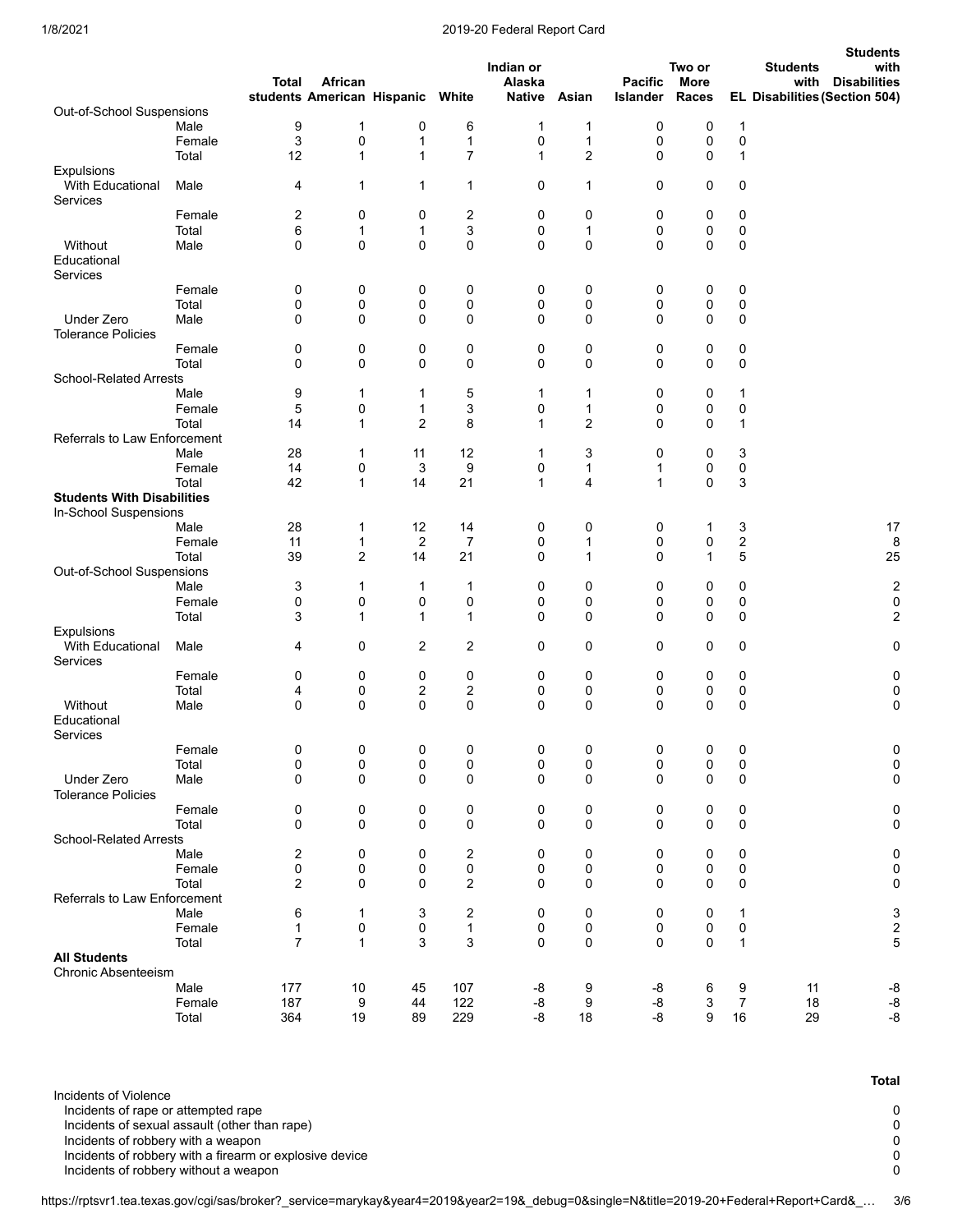|                                                                            | <b>Total</b> |
|----------------------------------------------------------------------------|--------------|
| Incidents of physical attack or fight with a weapon                        |              |
| Incidents of physical attack or fight with a firearm or explosive device   | 0            |
| Incidents of physical attack or fight without a weapon                     | 0            |
| Incidents of threats of physical attack with a weapon                      |              |
| Incidents of threats of physical attack with a firearm or explosive device | 0            |
| Incidents of threats of physical attack without a weapon                   | 0            |
| Incidents of possession of a firearm or explosive device                   | 0            |
| Allegations of Harassment or bullying                                      |              |
| On the basis of sex                                                        |              |
| On the basis of race                                                       |              |
| On the basis of disability                                                 |              |
| On the basis of sexual orientation                                         |              |
| On the basis of religion                                                   | 0            |
|                                                                            |              |

Part (viii)(II) This section provides information from the 2017-18 Civil Right Data Collection (CRDC) surveys, submitted by school districts to the Office for Civil Rights, on the number of students enrolled in preschool programs and accelerated coursework to earn postsecondary credit while still in high school.

|                                       |        | <b>Total</b><br>students | African<br>American | Hispanic | White | Indian or<br>Alaska<br><b>Native</b> | Asian | <b>Pacific</b><br>Islander | Two or<br><b>More</b><br>Races | EL          | <b>Students</b><br>with<br><b>Disabilities</b> |
|---------------------------------------|--------|--------------------------|---------------------|----------|-------|--------------------------------------|-------|----------------------------|--------------------------------|-------------|------------------------------------------------|
| Preschool Programs                    |        |                          |                     |          |       |                                      |       |                            |                                |             |                                                |
|                                       | Male   | -9                       | -9                  | -9       | -9    | -9                                   | -9    | -9                         | -9                             | -9          | -9                                             |
|                                       | Female | -9                       | -9                  | -9       | -9    | -9                                   | $-9$  | -9                         | -9                             | -9          | -9                                             |
|                                       | Total  | -9                       | -9                  | -9       | -9    | -9                                   | $-9$  | -9                         | -9                             | -9          | -9                                             |
| <b>Accelerated Coursework</b>         |        |                          |                     |          |       |                                      |       |                            |                                |             |                                                |
| Advanced<br>Placement                 | Male   | 650                      | 7                   | 156      | 394   | $\overline{2}$                       | 65    | $\overline{\mathbf{c}}$    | 24                             | 13          | 1                                              |
| Courses                               |        |                          |                     |          |       |                                      |       |                            |                                |             |                                                |
|                                       | Female | 841                      | 14                  | 183      | 502   | 3                                    | 103   | 3                          | 33                             | 4           | 0                                              |
|                                       | Total  | 1,491                    | 21                  | 339      | 896   | 5                                    | 168   | 5                          | 57                             | 17          |                                                |
| International                         | Male   | -9                       | -9                  | -9       | -9    | -9                                   | -9    | -9                         | -9                             | -9          | -9                                             |
| Baccalaureate                         |        |                          |                     |          |       |                                      |       |                            |                                |             |                                                |
| Courses                               |        |                          |                     |          |       |                                      |       |                            |                                |             |                                                |
|                                       | Female | -9                       | -9                  | -9       | -9    | -9                                   | -9    | -9                         | -9                             | -9          | -9                                             |
|                                       | Total  | -9                       | -9                  | -9       | -9    | $-9$                                 | -9    | -9                         | -9                             | -9          | -9                                             |
| Dual                                  | Male   | 225                      | 5                   | 44       | 147   | 0                                    | 20    | 1                          | 8                              | $\mathbf 0$ | 1                                              |
| Enrollment/Dual<br>Credit<br>Programs |        |                          |                     |          |       |                                      |       |                            |                                |             |                                                |
|                                       | Female | 326                      | 3                   | 57       | 231   |                                      | 22    |                            | 11                             |             | 0                                              |
|                                       | Total  | 551                      | 8                   | 101      | 378   |                                      | 42    | $\overline{2}$             | 19                             |             |                                                |

'-' Indicates there are no data available in the group.

Indicates skip logic failure.

'-8' Indicates EDFacts missing data.<br>'-9' Indicates not applicable / skipped

'-9' Indicates not applicable / skipped.<br>'-11' Indicates suppressed data.

Indicates suppressed data.

Blank cell indicates the student group is not applicable to this report.

# Part (ix): Teacher Quality Data

This section provides information on the professional qualifications of teachers, including information disaggregated by high- and low-poverty schools on the number and percentage of (I) inexperienced teacher, principals, and other school leaders; (II) teachers teaching with emergency or provisional credentials; and (III) teachers who are not teaching in the subject or field for which the teacher is certified or licensed.

# **Low Poverty**

|                                                                                                        |                | <b>All School</b> |
|--------------------------------------------------------------------------------------------------------|----------------|-------------------|
| Inexperienced Teachers, Principals, and Other School Leaders                                           | Number<br>11.9 | Percent<br>4.7%   |
| Teachers Teaching with Emergency or Provisional Credentials                                            | 5.0            | $2.1\%$           |
| Teacher Who Are Not Teaching in the Subject or Field for Which<br>the Teacher is Certified or Licensed | 33.2           | 13.8%             |

'-' Indicates there are no data available in the group. Blank cell indicates data are not applicable to this report.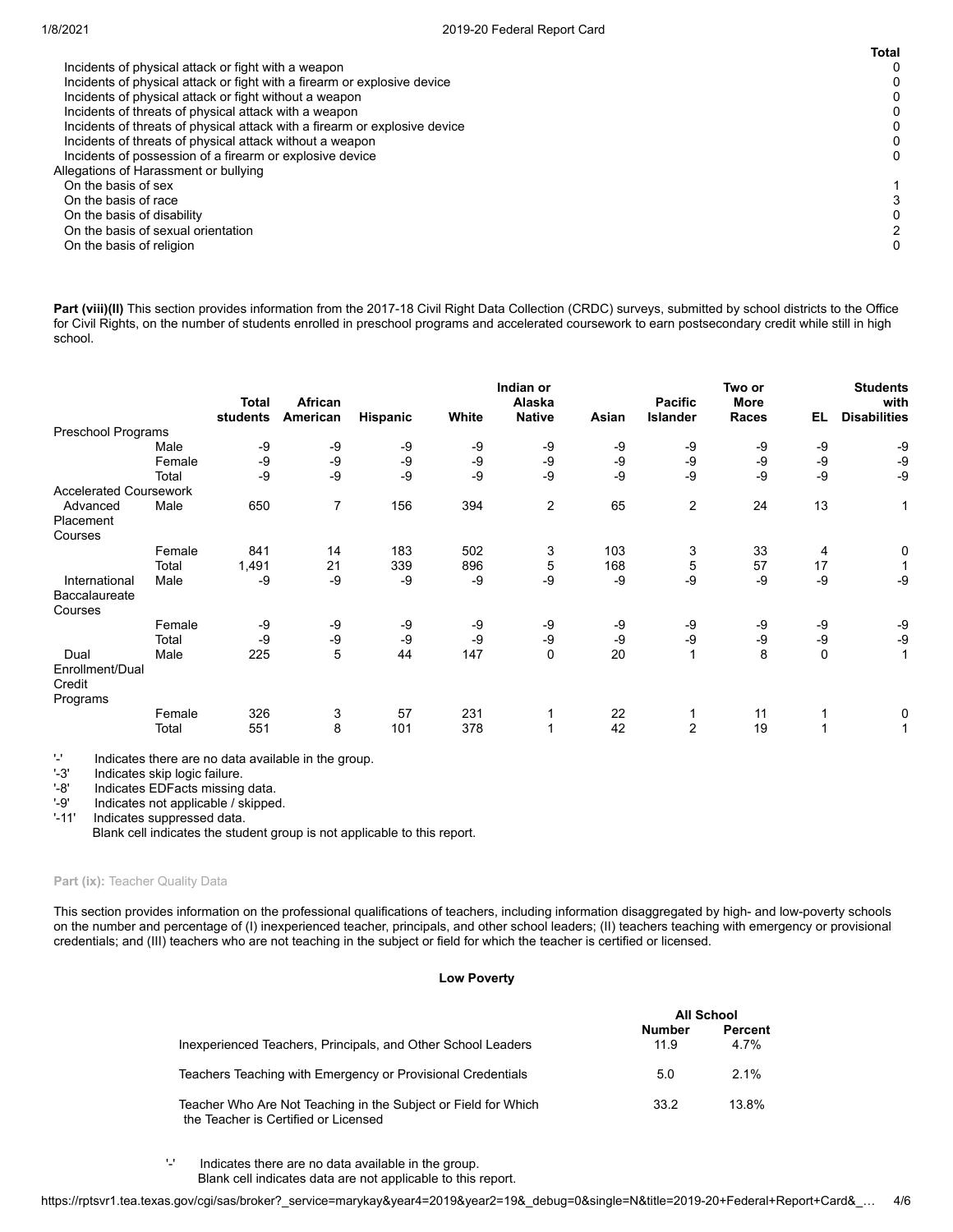# Part (x): Per-Pupil Expenditure

This section provides information on the per-pupil expenditures of federal, state, and local funds, including actual personnel expenditures and actual non-personnel expenditures, disaggregated by source of funds, for each school district and campus for the 2019-20 fiscal year.

*To be updated by June 30th, 2021.*

#### **Part (xi):** STAAR Alternate 2 Participation

This section provides information on the number and percentage of students with the most significant cognitive disabilities who take STAAR Alternate 2, by grade and subject for the 2019-20 school year.

*Due to the impact of COVID-19, the USDE waived reporting requirements in Section 1111(h)(1)(C)(xi) (number and percentage of students with the most significant cognitive disabilities taking an alternate assessment) for the 2019-20 school year.*

Part (xii): Statewide National Assessment of Educational Progress (NAEP)

This section provides results on the state academic assessments in reading and mathematics in grades 4 and 8 of the 2019 National Assessment of Educational Progress, compared to the national average of such results.

# **State Level: 2019 Percentages at NAEP Achievement Levels**

**% At or Above**

|         |                    |                                   |         |                |         |                     | <b>% At or Above</b> |                   |                |                |
|---------|--------------------|-----------------------------------|---------|----------------|---------|---------------------|----------------------|-------------------|----------------|----------------|
|         |                    |                                   |         | % Below Basic  |         | % At or Above Basic |                      | <b>Proficient</b> |                | % At Advanced  |
| Grade   | <b>Subject</b>     | <b>Student Group</b>              | ТX      | US             | TX      | US                  | TX                   | US                | ТX             | US             |
| Grade 4 | Reading            | Overall                           | 39      | 34             | 61      | 66                  | 30                   | 35                | 7              | 9              |
|         |                    |                                   | 52      | 52             |         |                     |                      |                   | 2              | 3              |
|         |                    | Black                             |         |                | 48      | 48                  | 16                   | 18                |                |                |
|         |                    | Hispanic                          | 48      | 45             | 52      | 55                  | 21                   | 23                | 3              | 4              |
|         |                    | White                             | 22      | 23             | 78      | 77                  | 48                   | 45                | 12             | 12             |
|         |                    | American Indian                   | $\star$ | 50             | $\star$ | 50                  | $\star$              | 19                | $\star$        | 3              |
|         |                    | Asian                             | 11      | 18             | 89      | 82                  | 65                   | 57                | 25             | 22             |
|         |                    | Pacific Islander                  | $\star$ | 42             | $\star$ | 58                  | $\star$              | 25                | $\star$        | $\overline{4}$ |
|         |                    | Two or More Races                 | 26      | 28             | 74      | 72                  | 38                   | 40                | 6              | 11             |
|         |                    | Econ Disadv                       | 50      | 47             | 50      | 53                  | 19                   | 21                | 3              | 3              |
|         |                    | <b>Students with Disabilities</b> | 79      | 73             | 21      | 27                  | 8                    | 10                | 1              | $\overline{2}$ |
|         |                    |                                   | 61      | 65             | 39      | 35                  | 12                   | 10                | $\overline{2}$ | $\mathbf{1}$   |
|         |                    | English Language Learners         |         |                |         |                     |                      |                   |                |                |
|         | <b>Mathematics</b> | Overall                           | 16      | 19             | 84      | 81                  | 44                   | 41                | 9              | 9              |
|         |                    | <b>Black</b>                      | 24      | 35             | 76      | 65                  | 32                   | 20                | 3              | $\overline{2}$ |
|         |                    | Hispanic                          | 19      | 27             | 81      | 73                  | 35                   | 28                | 4              | 3              |
|         |                    | White                             | 8       | 11             | 92      | 89                  | 59                   | 52                | 16             | 12             |
|         |                    | American Indian                   | $\star$ | 33             | $\star$ | 67                  | $\star$              | 24                | $\star$        | 4              |
|         |                    | Asian                             | 4       | $\overline{7}$ | 96      | 93                  | 82                   | 69                | 45             | 28             |
|         |                    | Pacific Islander                  | $\star$ | 36             | $\star$ | 64                  | $\star$              | 28                | $\star$        | 6              |
|         |                    | Two or More Races                 | 9       | 16             | 91      | 84                  | 51                   | 44                | 9              | 10             |
|         |                    | Econ Disadv                       | 21      | 29             | 79      | 71                  | 32                   | 26                | 3              | 3              |
|         |                    |                                   | 55      | 54             | 45      | 46                  | 13                   | 14                | $\mathbf{1}$   | $\overline{2}$ |
|         |                    | <b>Students with Disabilities</b> |         |                |         |                     |                      |                   |                |                |
|         |                    | English Language Learners         | 24      | 41             | 76      | 59                  | 29                   | 16                | $\overline{c}$ | $\mathbf{1}$   |
| Grade 8 | Reading            | Overall                           | 33      | 27             | 67      | 73                  | 25                   | 34                | $\overline{c}$ | 4              |
|         |                    | Black                             | 53      | 46             | 47      | 54                  | 41                   | 15                | n/a            | 1              |
|         |                    | Hispanic                          | 38      | 37             | 62      | 63                  | 19                   | 22                | $\mathbf{1}$   | $\overline{2}$ |
|         |                    | White                             | 20      | 18             | 80      | 82                  | 35                   | 42                | 3              | 5              |
|         |                    | American Indian                   | $\star$ | 41             | $\star$ | 59                  | $\star$              | 19                | $\star$        | $\mathbf{1}$   |
|         |                    | Asian                             | 8       | 13             | 92      | 87                  | 59                   | 57                | 11             | 13             |
|         |                    | Pacific Islander                  | *       | 37             | $\star$ | 63                  | $\star$              | 25                | $\star$        | $\overline{2}$ |
|         |                    |                                   |         |                |         |                     |                      |                   |                |                |
|         |                    | Two or More Races                 | 26      | 24             | 74      | 76                  | 25                   | 37                | 1              | 5              |
|         |                    | Econ Disadv                       | 43      | 40             | 57      | 60                  | 15                   | 20                | n/a            | $\mathbf{1}$   |
|         |                    | <b>Students with Disabilities</b> | 81      | 68             | 19      | 32                  | 3                    | $\overline{7}$    | n/a            | n/a            |
|         |                    | English Language Learners         | 66      | 72             | 34      | 28                  | 4                    | 4                 | n/a            | n/a            |
|         | <b>Mathematics</b> | Overall                           | 32      | 31             | 68      | 69                  | 30                   | 34                | 7              | 10             |
|         |                    | <b>Black</b>                      | 48      | 53             | 52      | 47                  | 16                   | 14                | 2              | $\overline{c}$ |
|         |                    | Hispanic                          | 37      | 43             | 63      | 57                  | 21                   | 20                | 3              | 4              |
|         |                    | White                             | 20      | 20             | 80      | 80                  | 44                   | 44                | 13             | 13             |
|         |                    | American Indian                   | $\star$ | 49             | $\star$ | 51                  | $\star$              | 15                | $\star$        | 3              |
|         |                    | Asian                             | 10      | 12             | 90      | 88                  | 71                   | 64                | 36             | 33             |
|         |                    | Pacific Islander                  | $\star$ | 45             | $\star$ | 55                  | $\star$              | 21                | $\star$        | 4              |
|         |                    |                                   |         |                |         |                     |                      |                   |                |                |
|         |                    | Two or More Races                 | 25      | 27             | 75      | 73                  | 41                   | 38                | 11             | 12             |
|         |                    | Econ Disadv                       | 41      | 46             | 59      | 54                  | 19                   | 18                | $\overline{2}$ | 3              |
|         |                    | <b>Students with Disabilities</b> | 73      | 73             | 27      | 27                  | 5                    | 6                 | $\mathbf{1}$   | $\overline{2}$ |